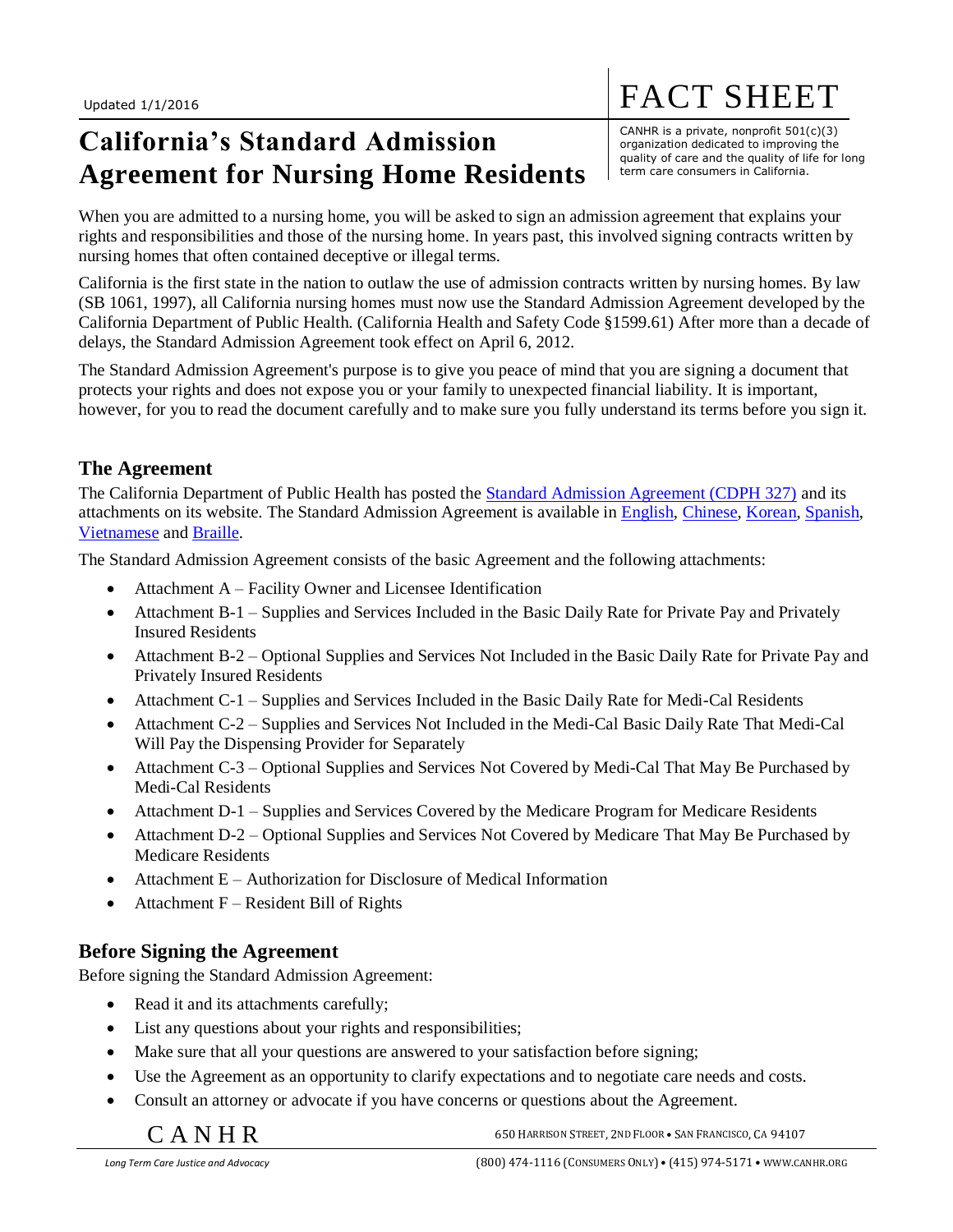Carefully review the actual written Agreement the nursing home is asking you to sign. Do not rely on the standard version of the Agreement on the Department of Public Health website. Although a nursing home cannot legally alter or amend the Agreement unless it receives written permission from the California Department of Health Public Health (Title 22 California Code of Regulations §73518), it is possible that a nursing home may have altered the Agreement with or without the required permission.

Please inform CANHR if a nursing home asks you to sign an Agreement that has been significantly altered from its standard terms.

### **Signing the Agreement**

The person being admitted to the nursing home is the only person required to sign the Standard Admission Agreement. (California Health & Safety Code §1599.65) Section I (Preamble) of the Agreement states:

If you are able to do so, you are required to sign this Agreement in order to be admitted to this Facility. If you are not able to sign this Agreement, your representative may sign it for you.

Make sure you obtain a copy of the signed Agreement and any other documents presented or signed at admission. Section XII of the Agreement requires the facility to give you a copy of the signed agreement, all attachments, any other documents you sign at admission, and a receipt for any payments you make at admission, upon your request.

### **Financial Responsibility of Residents' Representatives Who Sign the Agreement**

The resident is responsible for paying any nursing home bills under the Agreement, not his or her family or friends. (Title 42 United States Code §1396r(c)(5), Title 42 Code of Federal Regulations §483.12(d)(2), California Welfare & Institutions Code §14110.8)

Signing the Standard Admission Agreement as a resident's representative does not make you responsible for using your own money to pay for care provided by the nursing home. Section II (Identification of Parties to this Agreement) of the Agreement states:

#### **IF OUR FACILITY PARTICIPATES IN THE MEDI-CAL OR MEDICARE PROGRAM, OUR FACILITY DOES NOT REQUIRE THAT YOU HAVE ANYONE GURANTEE PAYMENT FOR YOUR CARE BY SIGNING OR COSIGNING THIS ADMISSION AGREEMENT AS A CONDITION OF ADMISSION.**

Additionally, it states:

Signing this Agreement as a Resident's Representative does not, in and of itself, make the Resident's Representative liable for the Resident's debts. However, a Resident's Representative acting as the Resident's financial conservator or otherwise responsible for distribution of the Resident's monies shall provide reimbursements from the Resident's assets to the Facility in compliance with Section V. of the agreement.

The resident's authorized financial representative is responsible to use the resident's funds to pay nursing home fees, such as a share-of-cost set by Medi-Cal for a resident on Medi-Cal. (California Welfare & Institutions Code §14110.8)

### **Signing Other Documents at Admission**

You and your representative cannot be required to sign any other document at the time of admission or as a condition of admission or continued stay in a California nursing home. (Title 22 California Code of Regulations §73518) This right is stated in Section I, the Preamble to the Agreement.

Do not sign any forms or documents that conflict with the Standard Admission Agreement or attempt to restrict your rights. Avoid signing any documents that seek waiver of liability, binding arbitration or general consent to treatment. The Agreement already includes a general consent to treatment and emergency care in Section III so additional forms are not needed for this purpose at admission.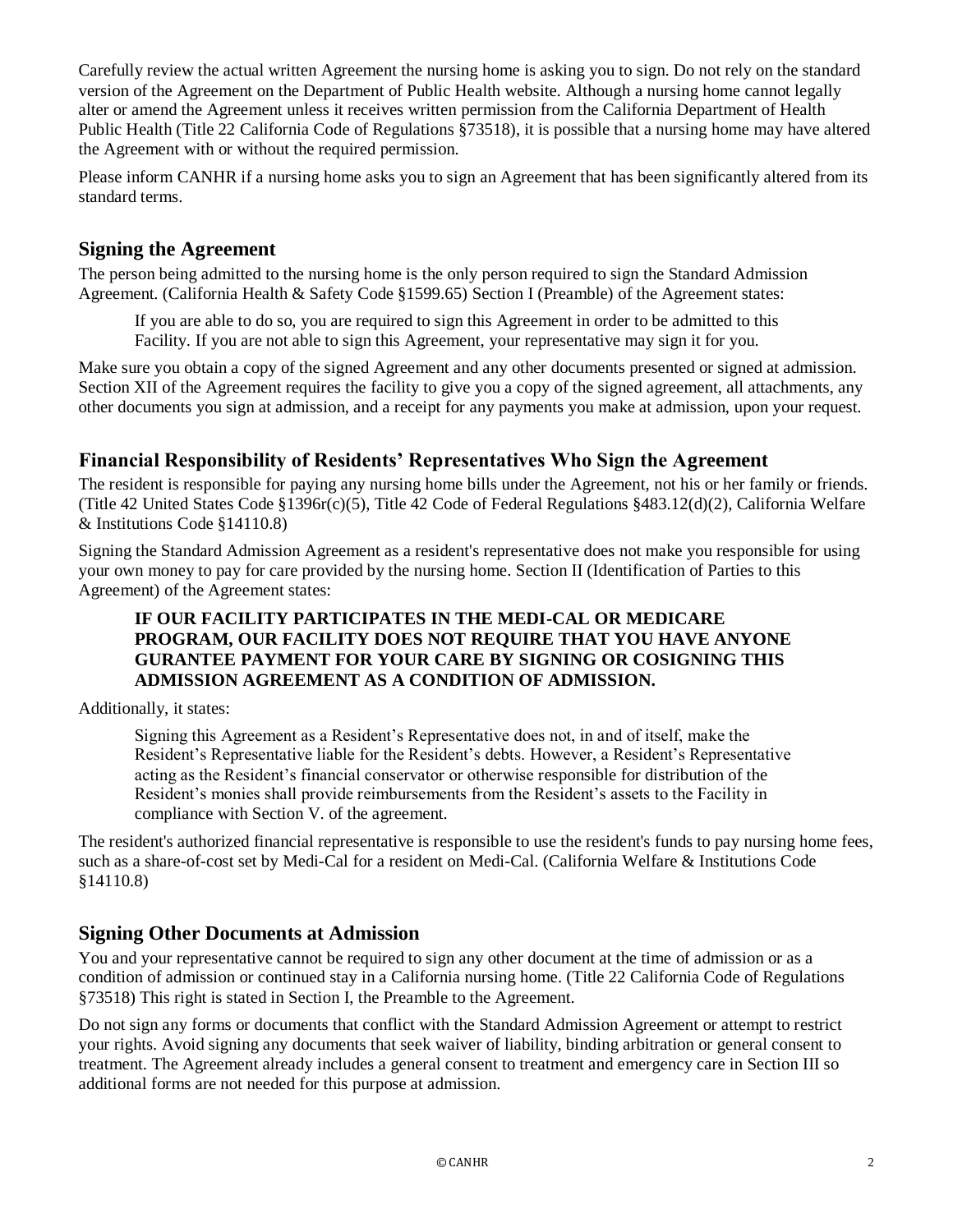Although you are not required to sign other documents, the nursing home may ask you to do so. It is usually best not to sign other documents at admission. Ask the nursing home to give you copies of any forms to review in advance before making decisions about signing them.

If you have any concerns or doubts about a document you are asked to sign, seek advice from a qualified attorney or advocate before doing so.

### **Binding Arbitration Agreements**

Do not sign a binding arbitration agreement at admission. Nursing homes use arbitration agreements to prevent residents from being able to sue for abuse or neglect.

By signing a binding arbitration agreement, you give up your constitutional right to go to court if a dispute arises in the facility, even if it involves abuse or neglect. There is no right to appeal a decision made through binding arbitration.

Nursing homes cannot require you to sign an arbitration agreement and cannot present an arbitration agreement as part of the Standard Admission Agreement. (California Health & Safety Code §1599.81, Title 22 California Code of Regulations §73518). Any arbitration agreement shall be separate from the Standard Admission Agreement and shall contain the following advisory in large, bold type at the top of the agreement:

#### **Residents shall not be required to sign this arbitration agreement as a condition of admission to this facility, and cannot waive the ability to sue for violation of the Resident Bill of Rights.**

Residents and their legal representatives can rescind an arbitration agreement by giving written notice to the facility within 30 days of their signature. (California Code of Civil Procedure §1295)

To learn more about problems with binding arbitration, read [CANHR's fact sheet](http://www.canhr.org/factsheets/nh_fs/PDFs/FS_ArbitrationAgrmnt.pdf) on this subject.

#### **Advance Directives**

At admission, the nursing home should ask you for a copy of your advance directive and, if you don't have one, may suggest you establish one. Although it is a good idea to have an advance directive, nursing homes cannot require you to have or to make one as a condition of admission or continued stay. This issue is addressed in Section III, Consent to Treatment, in the Standard Admission Agreement.

Advance directive is the general term used to describe instructions you give someone about preferences for your future medical treatment. At admission, the nursing home must give you written information about advance directives explaining: (1) your right to direct your own health care decisions; (2) your right to accept or refuse medical treatment; (3) your right under California law to prepare an advance health care directive; and (4) the facility's policies that govern the use of advance directives. (Title 42 United States Code §§1395cc(f), 1396r(c)(2)(E) & 1396a(w), Title 42 Code of Federal Regulations §§489.102, 483.10(b)(8) & 431.20)

There are different types of advance directives. The following types are examples, not a complete list.

An Advance Health Care Directive (AHCD), also known as a Power of Attorney for Health Care, allows you to appoint an agent to make health care decisions for you. Your agent only makes decisions for you if you have lost capacity, unless you state otherwise in the document. You can give an agent limited or broad powers in an AHCD, from the right to access medical records to the power to make anatomical gifts. You may also specify healthcare instructions you want to be followed. All adults should have an AHCD.

A Physician Order for Life-Sustaining Treatment (POLST) is another form of advance health care planning where you or your legally authorized surrogate can express end-of-life care preferences. The form instructs providers about what to do regarding CPR, comfort care measures, artificial nutrition and hydration, and other important treatments. A POLST must be signed by a physician and is thus an actual medical order that nurses and nursing assistants must follow. The document is meant for people who are terminally ill as a way to control their end-of-life care.

In recent years, some nursing homes have told residents and their representatives that a POLST form is required at admission. This is not true. Establishing a POLST is a choice, not a requirement. To learn about the pros and cons of POLST, read [CANHR's report](http://www.canhr.org/reports/2010/POLST_WhitePaper.pdf) on this subject. To learn more about advance directives, read [CANHR's fact](http://canhr.org/factsheets/legal_fs/html/fs_DPAforHealthCare.htm)  [sheet.](http://canhr.org/factsheets/legal_fs/html/fs_DPAforHealthCare.htm)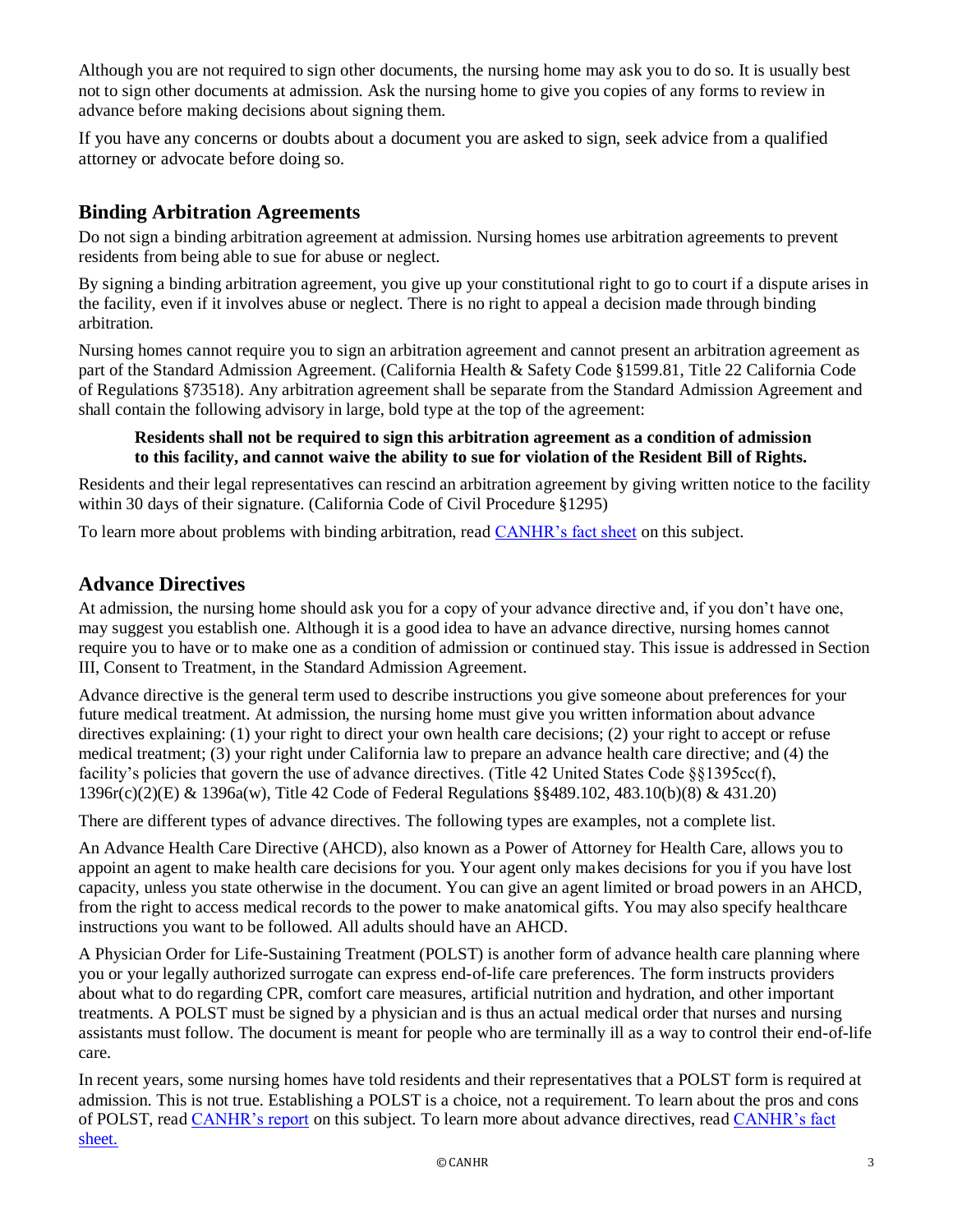# **Participation in Medi-Cal and Medicare**

The admission agreement must clearly state whether the nursing home participates in the Medi-Cal and Medicare programs. (California Health & Safety Code §§1599.66 & 1439.8, California Welfare & Institutions Code §14022.3) This information is found in Section V (Financial Arrangements) of the Standard Admission Agreement.

If a nursing home is withdrawing from the Medi-Cal program, it must include this information in Section V (Financial Arrangements) of the Agreement and give the date that it notified the Department of Health Care Services of its intent to withdraw from Medi-Cal. A nursing home that is withdrawing from Medi-Cal is not required to accept Medi-Cal for residents admitted after it notified the State of its intent to withdraw. The Standard Admission Agreement explains that residents admitted on or before the date of the withdrawal notice can use Medi-Cal to pay for their care, even if they become eligible for Medi-Cal after that date. (California Welfare & Institutions Code §14022.4, Title 42 United States Code §1396r(c)(2)(F))

## **Requirements to Pay Privately**

It is illegal for a Medicare or Medi-Cal certified nursing home to require a resident to pay privately for any set period of time. (Title 42 United States Code §§1395i-3(c)(5)(A) & 1396r(c)(5)(A), and Title 42 Code of Federal Regulations §483.12(d)) When a resident qualifies for Medi-Cal or Medicare nursing home coverage, nursing homes certified by these programs must accept their payments. (California Health & Safety Code §1599.69 & 1599.76, California Welfare & Institutions Code §14019.3, and Title 42 Code of Federal Regulations §483.10(b)(10))

Section V of the Agreement on Financial Arrangements includes the following statement:

**You should be aware that no facility that participates in the Medi-Cal program may require any resident to remain in private pay status for any period of time before converting to Medi-Cal coverage. Nor, as a condition of admission or continued stay in such a facility, may the facility require oral or written assurance from a resident that he or she is not eligible for, or will not apply for, Medicare or Medi-Cal benefits.**

Some nursing homes require applicants to disclose financial information that is used to project how long they can pay privately before qualifying for Medi-Cal. Applicants with more money are usually given preference. Although this practice is of questionable legality, federal and California authorities are doing nothing to stop it.

# **Notice About Medi-Cal Eligibility**

Prior to admission, Medi-Cal certified nursing homes must notify you about Medi-Cal eligibility standards, using a [State mandated notice](http://www.dhcs.ca.gov/formsandpubs/forms/Forms/MCED/DHCS_Forms/DHCS_7077_ENG_0116.pdf)

[http://www.dhcs.ca.gov/formsandpubs/forms/Forms/MCED/DHCS\\_Forms/DHCS\\_7077\\_ENG\\_0116.pdf.](http://www.dhcs.ca.gov/formsandpubs/forms/Forms/MCED/DHCS_Forms/DHCS_7077_ENG_0116.pdf)

(California Welfare & Institutions Code §§14006.3 & 14006.4) The legislature required the notice after learning that some nursing homes misinformed applicants and residents about Medi-Cal eligibility. The notice contains important information, including:

- You do not have to use all your resources to qualify;
- Your home is an exempt resource. Its value does not affect your eligibility, and you have the right to transfer the home;
- Medi–Cal has special rules for married couples that protect resources and income for the spouse who is not in the nursing home.

### **Deposits**

A nursing home cannot require or accept a deposit if Medi-Cal or Medicare is helping to pay for your stay. (California Health & Safety Code §1599.70, California Welfare & Institutions Code §14110.9, Title 42 Code of Federal Regulations §489.22 & 483.12(d)(3))

Nursing homes may require a deposit if you are paying privately for your care. Deposits paid by private paying residents must be returned when Medi-Cal or Medicare start paying for their nursing home care. (California Welfare & Institutions Code §14110.8 & Health & Safety Code §1599.70)

This issue is addressed in Section V(B) of the Agreement on Security Deposits.